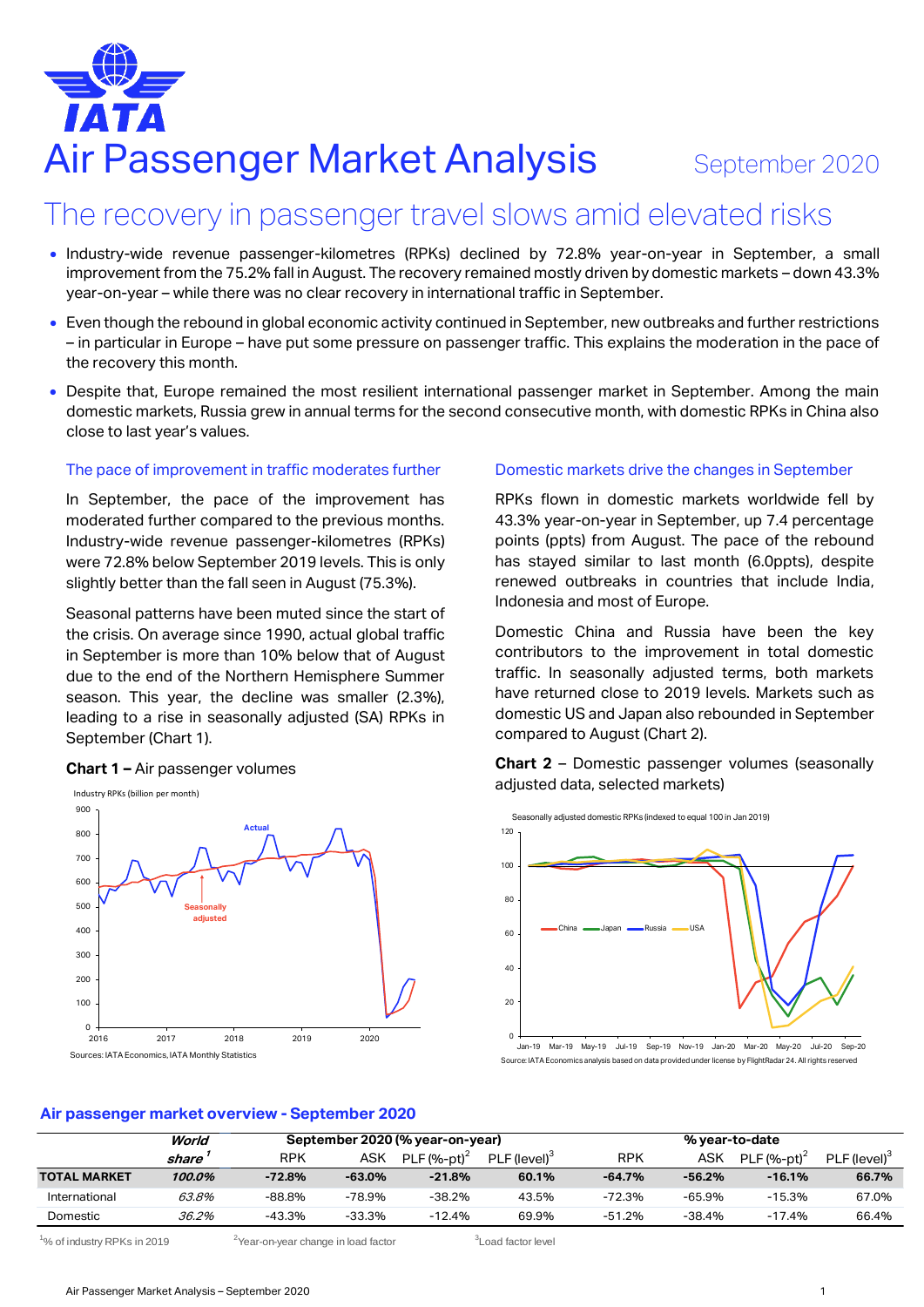International air passenger demand did not improve in September, with international RPKs contracting by 88.8% year-on-year, versus 88.5% in August. In many countries and notably in Asia, border traffic remains strictly controlled, and there has not been clear and coordinated moves to implement efficient testing methods at airports.

Renewed outbreaks in September – in particular in Europe – also led to some countries implementing new restrictions. With the growing number of cases, measures are becoming stricter and will further impact the recovery in aviation in October (Chart 3).





#### The strong rebound in economic activity is vulnerable

The acceleration of new COVID cases comes amid a period of robust economic recovery. The OECD's consumer confidence – although it remains low – continued to improve in September, as did its composite leading indicators. Trade and industrial production indices remain on a strong upwards path.

Business confidence – indicated by Composite PMIs – remained in the expansionary region (above the 50 mark) in most key markets. That being said, it moderated slightly in September, except in the Emerging Markets aggregate (Chart 4).

**Chart 4:** Economic conditions (monthly data from composite PMIs, selected markets)



Economic and health risks are however accumulating. Renewed measures to stop the spread of the pandemic are likely to also impact economic activity, resulting in high unemployment and suppressed consumer confidence. There is high uncertainty about the extent of fiscal and monetary policies in the coming period.

Although there are some improvements in economic activity, the recovery is vulnerable. Medical progress on COVID-19 is slow and a vaccine may not be widespread before the second half of 2021. Moreover, there will be distribution challenges and there are risks that immunity will be temporary.

#### Load factors improved in September

A number of airlines have recently announced reductions in capacity plans for the end of the year, in reaction to rising COVID cases. This has led to industry-wide available seat-kilometres (ASKs) falling by an even 63.0% in September, close to the outcome of the previous month (63.9%).

Europe and North America were the two regions in which the capacity fall accelerated in September, while Asia Pacific was the most resilient (-57.7% yearon-year).

With demand improving faster than capacity in September, load factors improved slightly. The industry-wide load factor was at 60.1% in September, the highest level since February 2020 but down 21.8 ppts year-on-year. This was still a record-low value for any month of September (Chart 5).





#### International traffic did not improve in September…

International RPKs declined by 88.8% year-on-year (yoy) in September. Improvements in that category have been minor since the peak of the crisis in April, when demand was down 98.4% year-on-year.

A significant portion of the rebound in international traffic in previous months had come from the Within Europe market, owing to the stronger integration of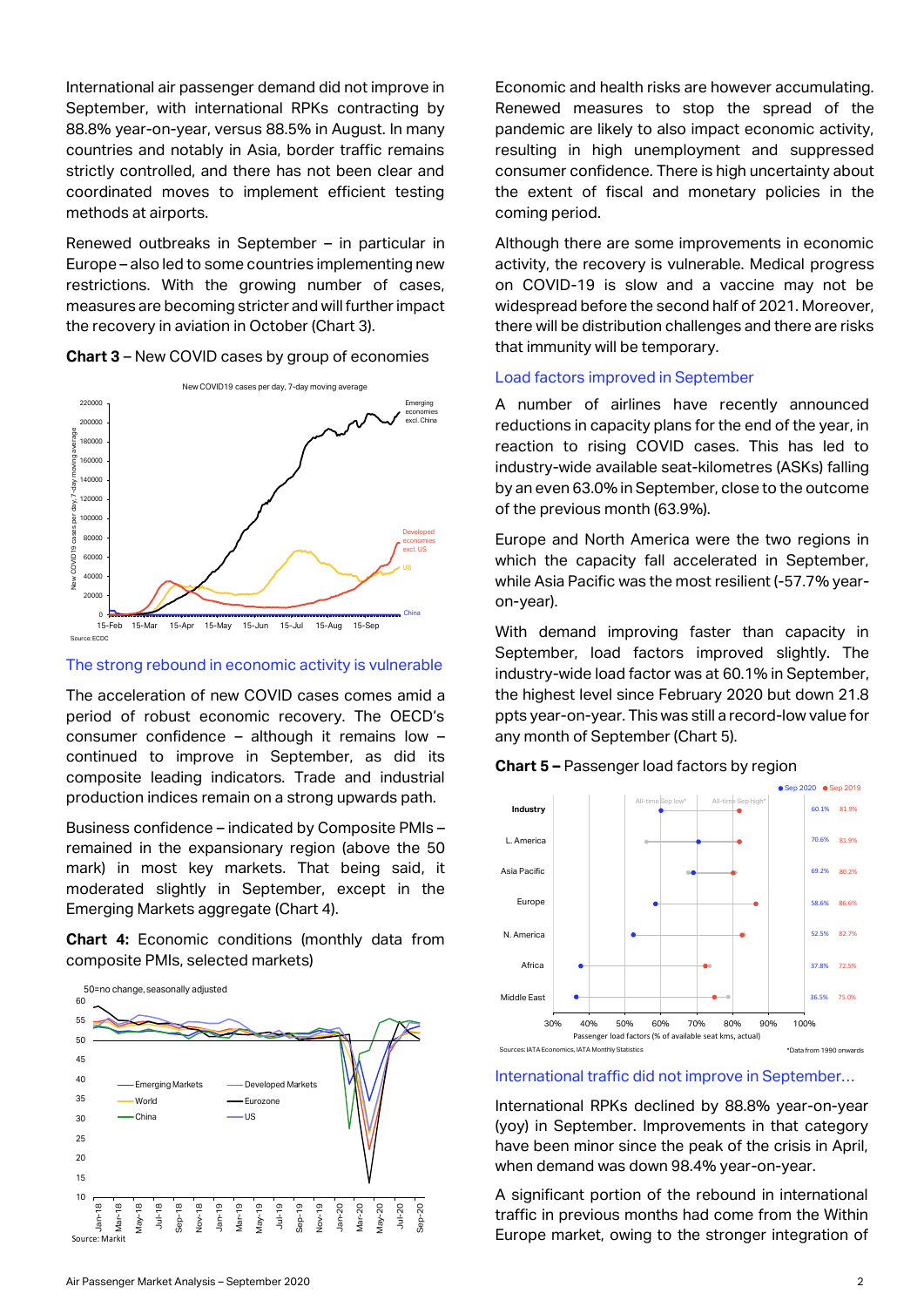the Schengen Area. With renewed infections since late-August, traffic on that market fell by 73.6% yoy in September, down from 67.7% the month before.

With demand on other European routes still muted, airlines in Europe saw international RPKs fall by 82.5% yoy, the only deterioration among the main regions. This is likely to weaken further in October (Chart 6).

# **Chart 6 –** International RPK growth, yearly (airline region of registration basis)



Sources: IATA Economics, IATA Monthly Statistics

Airlines based in Africa posted a 88.5% decline in international passenger demand in September, broadly unchanged from August. Routes to/from Europe and the Middle East were the most resilient.

International RPKs of carriers in the Middle East contracted by 90.2% yoy in September. In North America and Latin America, international passenger demand decreased by 91.3% yoy and 92.2% yoy respectively. In those three regions, improvements have been slow and are hampered by elevated numbers of COVID cases in some key countries.

Carriers registered in Asia Pacific faced a 95.8% yoy fall in their international RPKs in September. Flight restrictions have been stringent in that region, and improvements since the start of the crisis have been restrained.

#### …while domestic traffic performance varies

Global domestic RPKs contracted by 43.3% yoy in September, extending the relatively robust monthly improvements seen since April. Performance however varies across the countries, with traffic ranging from quasi-inexistant to back to pre-pandemic.

Indeed, domestic RPKs of airlines in Russia were up in year-on-year terms for the second consecutive month in September (2.7%), the only large market to post such as feat. This is driven by lower fares and limited restrictions within the country. The recent sharp rise in infections puts that recovery under pressure (Chart 7).





Sources: IATA Economics, IATA Monthly Statistics

Domestic passenger traffic in China was down by a modest 2.8% year-on-year in September, up 16ppts from August. The pace of the recovery accelerated recently, with signs that consumer spending and the overall economy are almost back to normal.

Domestic RPKs in Brazil fell by 55.3% yoy in September. The recovery in traffic has gathered pace, with an 11.7 ppts improvement compared to August. Airlines have kept capacity under control, and domestic load factors were at 80.7%, second highest after Russia (82.4%).

In Japan and the US, domestic RPKs declined by 59.3% yoy and 65.0% yoy, respectively. In both countries, the pandemic is not controlled in September, although Japan had far fewer cases than the US.

Domestic volumes of airlines in Australia have remained soft since the start of the crisis. In September, they were down 88.7% yoy, unchanged from a month before. Containment measures have been particularly strict, with travel between states being limited (Chart 8).

#### **Chart 8** – COVID cases vs. domestic flights in Australia



IATA Economics [economics@iata.org](mailto:economics@iata.org) 4 th November 2020